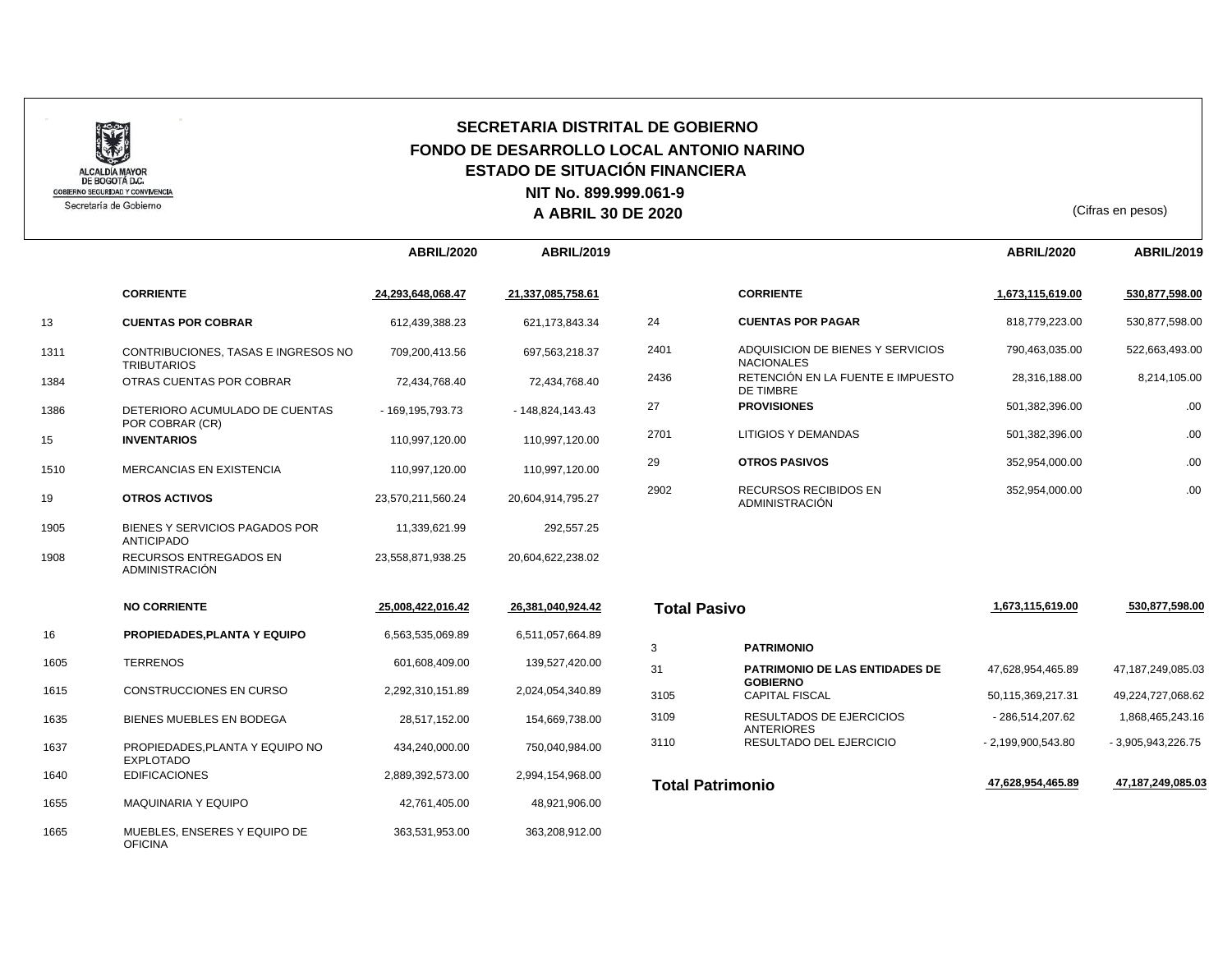

## **SECRETARIA DISTRITAL DE GOBIERNO FONDO DE DESARROLLO LOCAL ANTONIO NARINO ESTADO DE SITUACIÓN FINANCIERA A ABRIL 30 DE 2020** (Cifras en pesos) **NIT No. 899.999.061-9**

|      |                                                           | <b>ABRIL/2020</b>   | <b>ABRIL/2019</b>   | <b>ABRIL/2020</b> |
|------|-----------------------------------------------------------|---------------------|---------------------|-------------------|
| 1670 | EQUIPOS DE COMUNICACIÓN Y                                 | 184,497,465.00      | 195,521,514.00      |                   |
|      | <b>COMPUTACION</b>                                        |                     |                     |                   |
| 1675 | EQUIPOS DE TRANSPORTE, TRACCION Y<br><b>ELEVACION</b>     | 283,565,925.00      | 152,358,224.00      |                   |
| 1680 | EQUIPOS DE COMEDOR, COCINA, DES                           | 2,361,991.00        | 2,361,991.00        |                   |
| 1685 | DEPRECIACION ACUMULADA PROPIEDAD,<br>PLANTA Y EQUIPO (CR) | - 559,251,955.00    | - 313,762,333.00    |                   |
| 17   | BIENES DE USO PUBLICO E HISTORICO Y<br>C.                 | 18,444,886,946.53   | 19,869,983,259.53   |                   |
| 1705 | BIENES DE USO PUBLICO EN<br><b>CONSTRUCCION</b>           | 18,704,019,338.53   | 18,720,213,101.53   |                   |
| 1710 | BIENES DE USO PUBLICO EN SERVICIO                         | 3,190,178,006.00    | 3,449,310,398.00    |                   |
| 1785 | DEPRECIACION ACUM DE BIENES DE USO<br>PÚBLICO (CR)        | $-3,449,310,398.00$ | $-2,299,540,240.00$ |                   |

| <b>Total Activo</b> |                                                                           | 49,302,070,084.89 | 47,718,126,683.03 | Total Pasivo + Patrimonio |                                                                           | 49,302,070,084.89 | 47,718,126,683.03 |
|---------------------|---------------------------------------------------------------------------|-------------------|-------------------|---------------------------|---------------------------------------------------------------------------|-------------------|-------------------|
| 8                   | <b>CUENTAS DE ORDEN DEUDORAS</b>                                          | .00               | .00               | 9                         | <b>CUENTAS DE ORDEN ACREEDORAS</b>                                        | .00               | .00               |
| 81                  | <b>ACTIVOS CONTINGENTES</b>                                               | 346,909,181.00    | 348,482,361.00    | 91                        | <b>PASIVOS CONTINGENTES</b>                                               | 93,695,431.00     | 84,691,430.00     |
| 8120                | LITIGIOS Y MECANISMOS<br>ALTERNATIVOS DE SOLUCIÓN DE<br><b>CONFLICTOS</b> | 346,909,181.00    | 348,482,361.00    | 9120                      | LITIGIOS Y MECANISMOS<br>ALTERNATIVOS DE SOLUCIÓN DE<br><b>CONFLICTOS</b> | 9,004,001.00      | .00               |
| 83                  | <b>DEUDORAS DE CONTROL</b>                                                | 55,044,919.84     | 51,554,919.84     | 9190                      | OTROS PASIVOS CONTINGENTES                                                | 84,691,430.00     | 84,691,430.00     |
| 8315                | BIENES Y DERECHOS RETIRADOS                                               | 10,260,731.84     | 10,260,731.84     | 93                        | <b>ACREEDORAS DE CONTROL</b>                                              | 102,817,000.00    | 102,817,000.00    |
| 8361                | RESPONSABILDADES EN PROCESO                                               | 44,784,188.00     | 41,294,188.00     | 9306                      | BIENES RECIBIDOS EN CUSTODIA                                              | 102,817,000.00    | 102,817,000.00    |
| 89                  | <b>DEUDORAS POR CONTRA CR</b>                                             | $-401,954,100.84$ | - 400,037,280.84  | 99                        | <b>ACREEDORAS POR CONTRA (DB)</b>                                         | - 196,512,431.00  | - 187,508,430.00  |
| 8905                | ACTIVOS CONTINGENTES POR<br>CONTRA (CR)                                   | $-346,909,181.00$ | $-348,482,361.00$ | 9905                      | PASIVOS CONTINGENTES POR<br>CONTRA (DB)                                   | - 93,695,431.00   | $-84,691,430.00$  |
| 8915                | DEUDORAS DE CONTROL POR<br>CONTRA (CR)                                    | - 55,044,919.84   | $-51,554,919.84$  | 9915                      | ACREEDORAS DE CONTROL POR<br>CONTRA (DB)                                  | $-102,817,000.00$ | $-102,817,000.00$ |